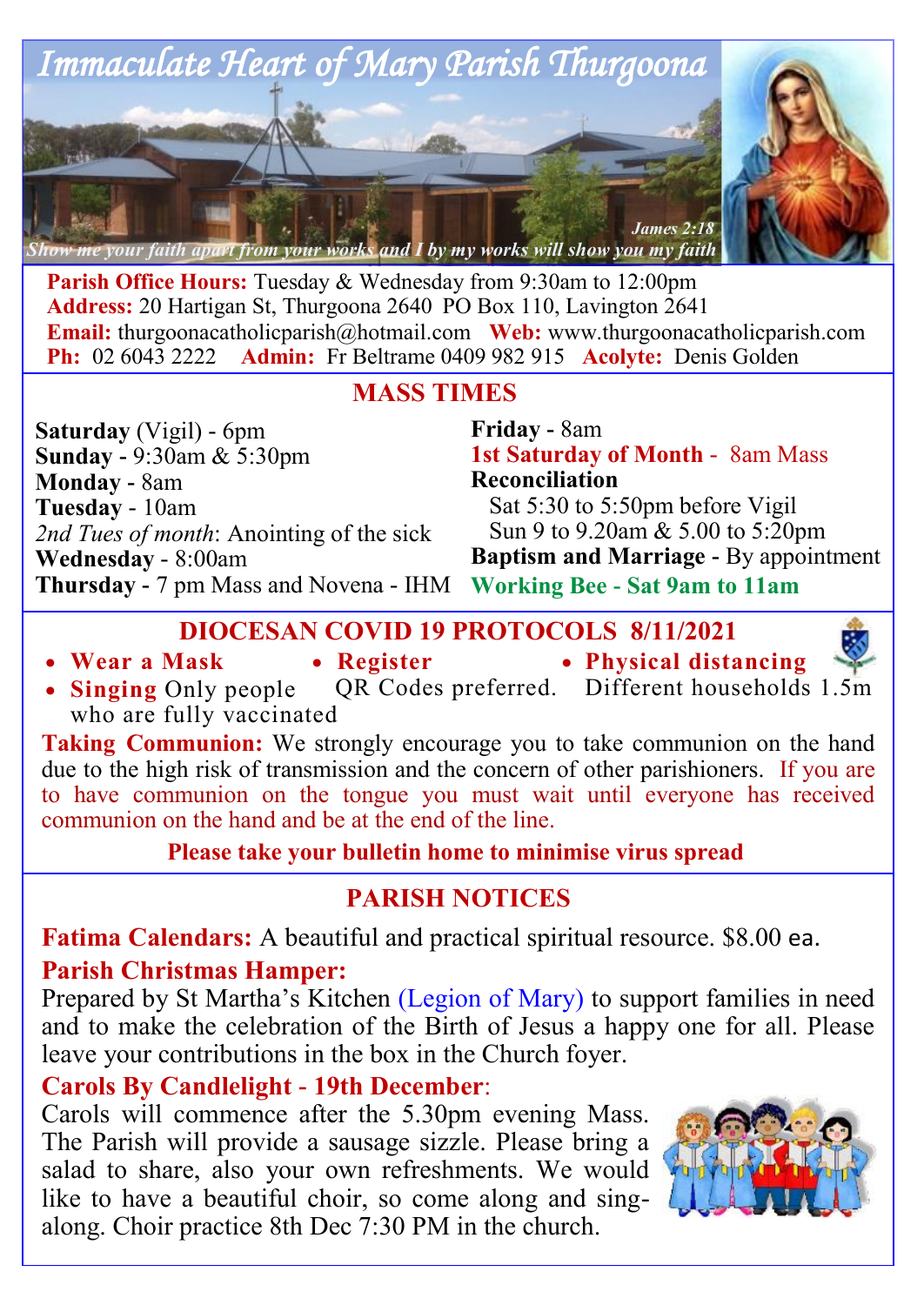### **1st SUNDAY OF ADVENT - YEAR C 28/11/2021**

See, the days are coming – it is the Lord who speaks – when I am going to fulfil the promise I made to the House of Israel and the House of Judah: 'In those days and at that time, I will make a virtuous Branch grow for David, who shall practise honesty and integrity in the land. In those days Judah shall be saved and Israel shall dwell in confidence. And this is the name the city will be called: The-Lord-our-integrity.'

*To you, O Lord, I lift my soul.*

### **Second reading 1 Thessalonians 3:12-4:2**

May the Lord be generous in increasing your love and make you love one another and the whole human race as much as we love you. And may he so confirm your hearts in holiness that you may be blameless in the sight of our God and Father when our Lord Jesus Christ comes with all his saints.

Finally, brothers, we urge you and appeal to you in the Lord Jesus to make more and more progress in the kind of life that you are meant to live: the life that God wants, as you learnt from us, and as you are already living it.

You have not forgotten the instructions we gave you on the authority of the Lord Jesus.

### **Gospel Acclamation Ps 84:8**

Alleluia, alleluia! Lord, show us your mercy and love, and grant us your salvation. Alleluia!

# **Gospel Luke 21:25-28,34-36**

Jesus said to his disciples: 'There will be signs in the sun and moon and stars; on earth nations in agony, bewildered by the clamour of the ocean and its waves; men dying of fear as they await what menaces the world, for the powers of heaven will be shaken. And then they will see the Son of Man coming in a cloud with power and great glory.

When these things begin to take place, stand erect, hold your heads high, because your liberation is near at hand. 'Watch yourselves, or your hearts will be coarsened with debauchery and drunkenness and the cares of life, and that day will be sprung on you suddenly, like a trap.

For it will come down on every living man on the face of the earth. Stay awake, praying at all times for the strength to survive all that is going to happen, and to stand with confidence before the Son of Man.' *universalis.com*

### **Responsorial Psalm Psalm 24(25):4-5,8-9,10,14**

# **First reading Jeremiah 33:14-16**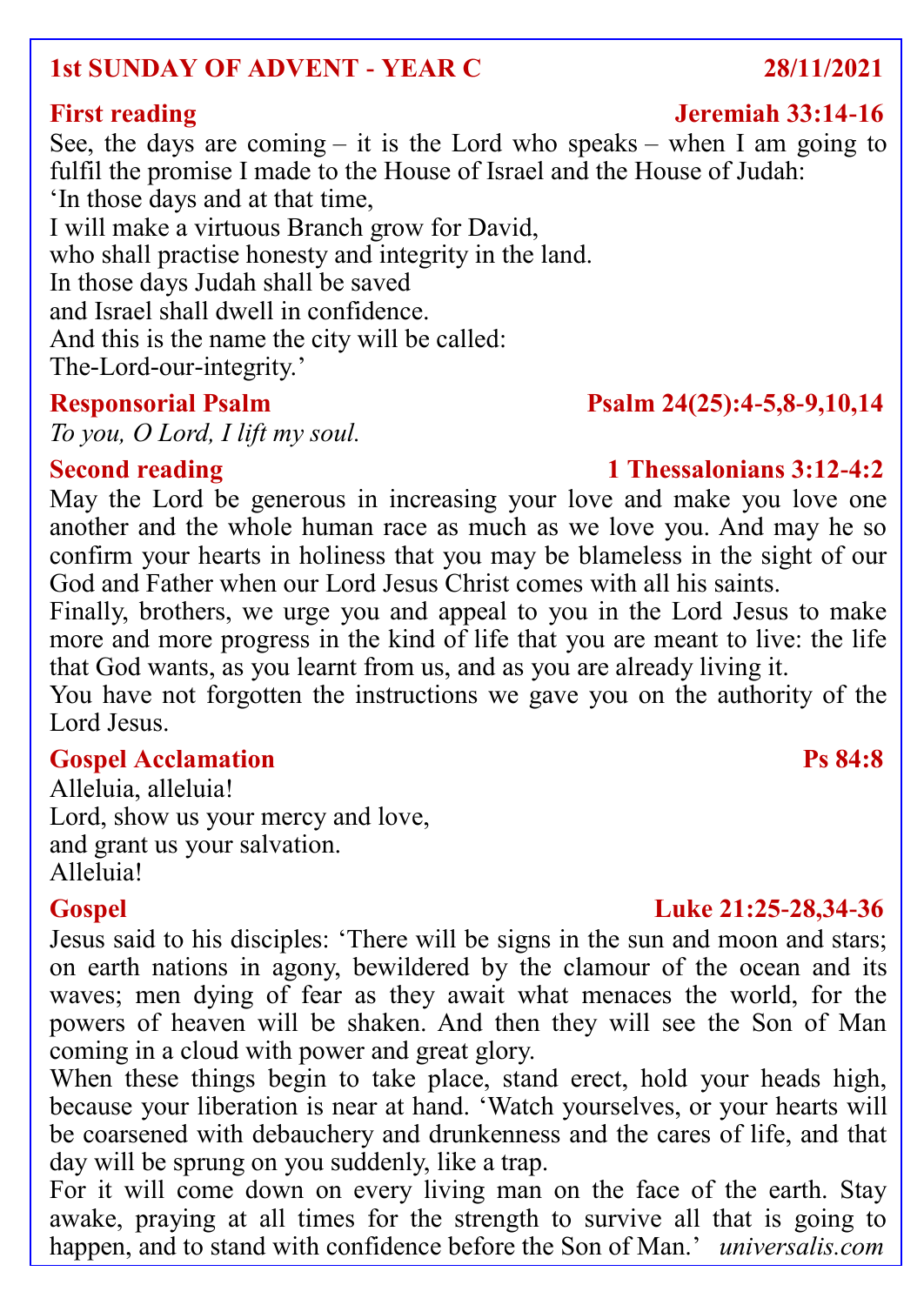### **Prayers of the Faithfull**

For our own parish community, that the keeping of Advent may open our hearts to God's love and prepare us for the coming of Christ.<br>We pray to the Lord.  $\bf{R}$ . Lord. **R.** Lord hear our prayer.

**For our sick,** Mathew Smith, Katerie Byrnes, Wendy Mills, Elise Stevens, Carmel Baker, & Laurie Evans We pray to the Lord. **R.** Lord hear our prayer.

**For our recently departed,** Mary Hickey, Lorraine Grace (Fr Grace's Mother) and those who's anniversaries occur at this time including Enso Croce.

We pray to the Lord. **R.** Lord hear our prayer.

#### **Communion Antiphon Ps 84: 13**

The Lord will bestow his bounty, and our earth shall yield its increase

*universalis.com*

#### **Parish Notices cont...**

# **Parish Register:**

This register will assist Fr Dunne to get to know his new parish. Please email your details, phone, address etc to thurgoonacatholicparish@hotmail.com.

## **Our Blessed Mother Statue:**

If you would like the statue for a week in your home, record your name in the roster in the Church Foyer. Contact Denis Golden for further information.

**Readers needed for Saturday Evening Mass:** If you would like to go on the roster please see Denis Golden

| <b>Readers:</b>         | Sat: 6.00pm Peter Tobin | <b>Next week:</b> Sat: 6.00pm Magdalene Kaur |        | Sun: 9.30am Jorgete Hudson<br>Sun: 9.30am Mark Mannering | f |
|-------------------------|-------------------------|----------------------------------------------|--------|----------------------------------------------------------|---|
| <b>Cleaning Roster:</b> |                         | Sat 4th Dec                                  | Dennis |                                                          |   |

**Financial Report** Cheques payable to IHM Parish Account Direct Debit: BSB640000: Acc. No.111270902 Include name on transfers. **1st Coll:** \$434.70 **2nd Coll:** \$277.20 **Env:** \$130.00 **Dir Debit:** \$565.00

# **COME HOLY SPIRIT**

The prayer to the Holy Spirit is spontaneous: it has to come from your heart. In moments of difficulty, you have to say: Come, Holy Spirit. This is the key word: Come. *Come*, because I find myself in difficulty. *Come*, because I do not know what to do. *Come*,



because I am about to fall. This is the Holy Spirit's word to call upon the Spirit. We can do this with simple words at various moments during the day. And with the presence of the Spirit, we will protect our freedom.

We will be free, free Christians, not attached to the past in the bad sense of the word, not chained to practices, but free with the Christian freedom, the kind that makes us grow. *Pope Francis - missio.org*